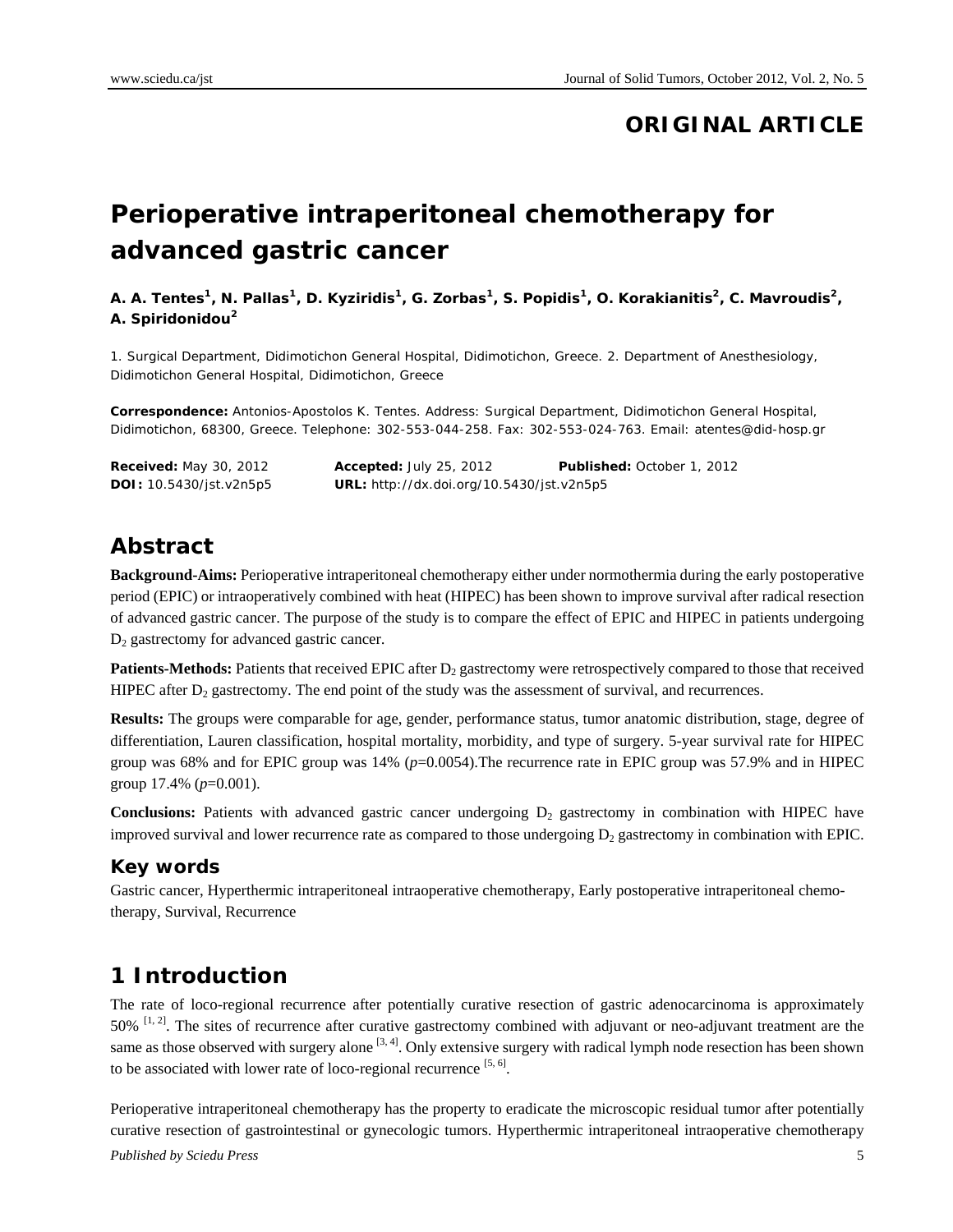(HIPEC) has been effectively used in the treatment or prevention of peritoneal carcinomatosis from gastric cancer [7-12]. Early postoperative intraperitoneal chemotherapy (EPIC) has also been effectively used as an adjuvant in the treatment of resectable gastric cancer or following cytoreductive surgery in gastric cancer with peritoneal carcinomatosis [13, 14].

The purpose of the study is to compare the effect of EPIC and HIPEC after potentially curative resection in patients with gastric cancer. The end points of the study are the assessment of survival and recurrences.

# **2 Patients-methods**

|                           | <b>EPIC</b> group       | <b>HIPEC</b> group | $p$ value |
|---------------------------|-------------------------|--------------------|-----------|
| Male/female ratio         | 14/5                    | 19/4               | >0.05     |
| Physical activity         |                         |                    |           |
| 90-100%                   | $18\,$                  | 21                 | >0.05     |
| 70-80%                    | $\mathbf{1}$            | $\overline{2}$     |           |
| Anatomic distribution     |                         |                    |           |
| Fundus                    | $\overline{4}$          | $\sqrt{6}$         |           |
| <b>Body</b>               | 6                       | 5                  | >0.05     |
| Antrum                    | $\tau$                  | $10\,$             |           |
| Gastric remnant           | $\overline{2}$          | $\overline{2}$     |           |
| Age                       |                         |                    |           |
| $< 65$                    | $\sqrt{6}$              | $\sqrt{5}$         | >0.05     |
| $>65$                     | 13                      | 18                 |           |
| Surgery                   |                         |                    |           |
| Subtotal gastrectomy      | $\sqrt{6}$              | $10\,$             | >0.05     |
| Total gastrectomy         | 13                      | 13                 |           |
| Tumor depth               |                         |                    |           |
| T <sub>3</sub>            | 17                      |                    | >0.05     |
| <b>T4</b>                 | $\overline{2}$          | $23\,$             |           |
| Nodal involvement         |                         |                    |           |
| ${\bf N0}$                | $\sqrt{2}$              | $\boldsymbol{7}$   |           |
| $\mathbf{N}1$             | $\,8\,$                 | $\sqrt{5}$         | >0.05     |
| $\rm N2$                  | 5                       | $\overline{9}$     |           |
| N <sub>3</sub>            | $\overline{4}$          | $\overline{2}$     |           |
| pTNM stage                |                         |                    |           |
| $\rm II$                  | $\sqrt{2}$              | $\,8\,$            |           |
| <b>IIIA</b>               | $\overline{\mathbf{4}}$ | $\mathfrak{Z}$     | >0.05     |
| $\rm IIIB$                | 5                       | $\,8\,$            |           |
| IV                        | 8                       | $\overline{4}$     |           |
| Lauren classification     |                         |                    |           |
| Intestinal                | $10\,$                  | 17                 | >0.05     |
| Diffuse                   | 9                       | $\sqrt{6}$         |           |
| Degree of differentiation |                         |                    |           |
| G1                        | $\mathbf{1}$            | $\sqrt{2}$         |           |
| G2                        | $\overline{4}$          | $\,8\,$            | >0.05     |
| G <sub>3</sub>            | 14                      | 13                 |           |
| Systemic chemotherapy     | 3                       | $\mathbf{1}$       | >0.05     |
| Hospital mortality        | $\boldsymbol{0}$        | $\sqrt{2}$         | >0.05     |
| Hospital morbidity        | $\boldsymbol{7}$        | 9                  | >0.05     |
| Recurrence                | 12                      | $\overline{4}$     | 0.001     |

Table 1. General characteristics of the patients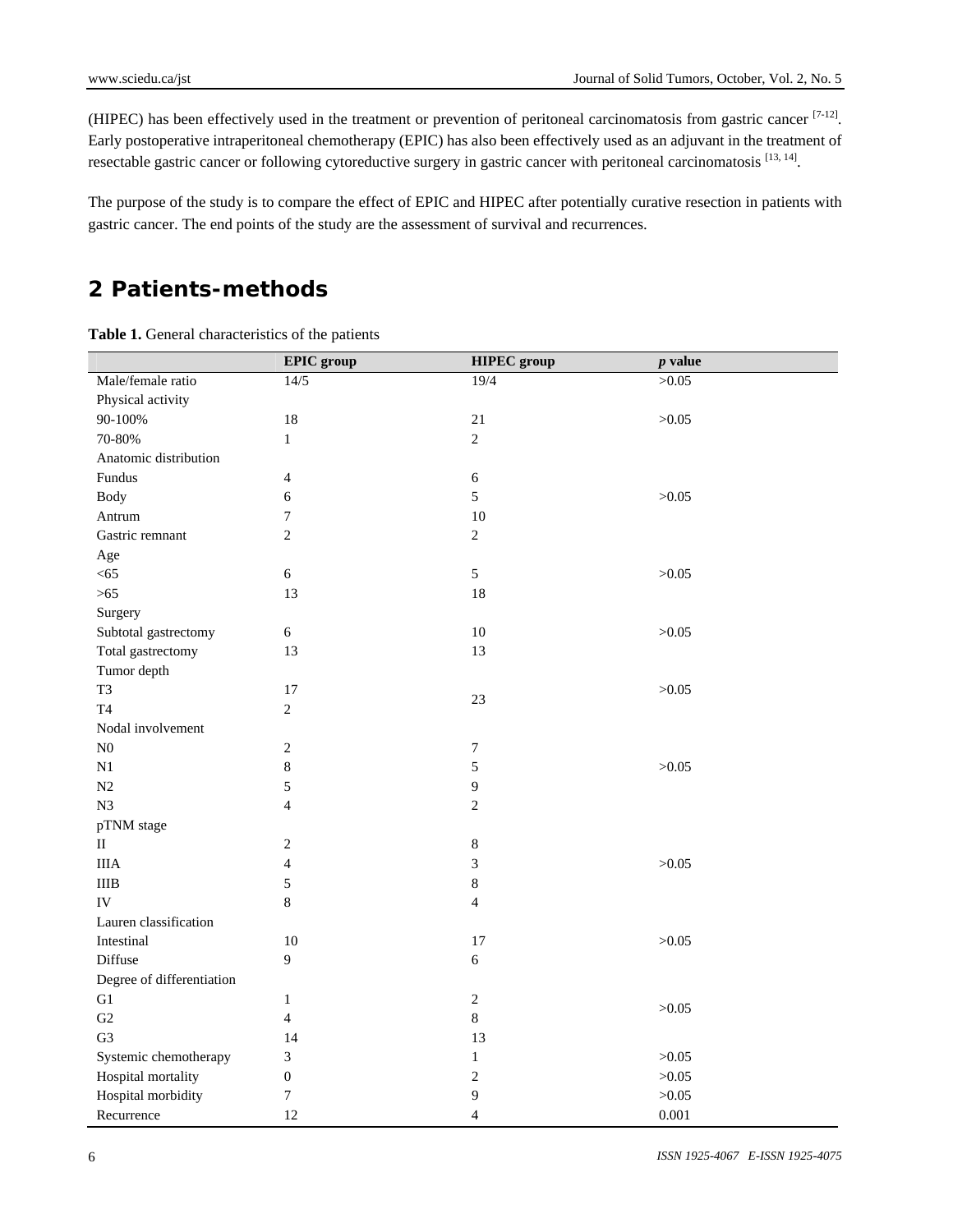From January 2000 until December 2006, patients with locally advanced gastric cancer ( $T_3$  and  $T_4$  tumors), underwent  $D_2$ gastrectomy and received EPIC because the HIPEC technology was not available. From January 2007 until today, patients with locally advanced gastric cancer, underwent  $D_2$  gastrectomy and received HIPEC. The general characteristics of the patients are listed in Table 1.

All patients were assessed with physical examination, hematological-biochemical examinations, tumor markers (CEA, CA 19-9, CA-125), abdominal and thoracic CT-scan, and whole body bone scanning. The diagnosis was established by gastroscopy and biopsy. The performance status of the patients was assessed using the Karnofsky performance scale. Patients inclusion criteria were: 1) proven by biopsy gastric carcinoma, 2) age >16 years, 3) no distant metastases (lung, bone, brain), 4) acceptable performance status (Karnofsky performance scale >50%), 5) WBC > 4000, 6) platelet count > 150.000, 7) blood urea level <50mg/dL, 8) creatinine level < 1.5mg/dL, 9) normal liver biochemical examination, 10) no evidence of a second tumor or at risk for recurrence (except for skin basal carcinoma or carcinoma of the cervix adequately treated). Patients with peritoneal carcinomatosis were included in the study. Debilitated patients (Karnofsky performance status <50), age >90 years, pregnant women, patients with recent myocardial infarction, or severe myocardial failure, or chronic obstructive pulmonary disease were excluded from the study. Both protocols (for EPIC or HIPEC) were approved by the hospital's Ethical Committee and patients signed an informed consent.

#### **2.1 Treatments**

All patients with tumors of the antrum underwent subtotal  $D<sub>2</sub>$  gastrectomy. The reconstruction of the alimentary tract was possible by hand-sewn Roux-en-Y gastro-jejunal anastomosis. Patients with tumors of the body or the fundus underwent total  $D_2$  gastrectomy. The reconstruction of the alimentary tract was possible by Roux-en-Y esophago-jejunal anastomosis. After tumor resection and before the reconstruction of the gastrointestinal tract HIPEC was performed using the Coliseum technique <sup>[15]</sup> for 90 min with cis-platin (50mg/m<sup>2</sup>) and Mitomycin-C (10mg/m<sup>2</sup>) at 42.5-43℃. HIPEC was performed via a circuit of 4 drains (2 inflow and 2 outflow) that were connected to an extracorporeal sterile circuit in which a 3 lit perfusate was circulated by two peristaltic pumps (one inflow and one outflow) at a flow rate of 2lit/min. The sterile circuit was heated by a thermal exchanger connected to the heating circuit (Gamida-Tech, Sun-Chip, France). EPIC was performed during the first 5 postoperative days. During day 0 the peritoneal cavity was irrigated continuously with  $D_1$ , W via a Tenckhoff catheter until the drains were clear of blood and clots. The Tenckhoff catheter was inserted in the operating theater at the end of the operation.

During day 1 Mitomycin-C (10 mg/m<sup>2</sup>) in 1liter of  $D_{1.5}W$  was instilled rapidly with the drains closed, and dwelled in the abdominal cavity for 23 hours. Then the drains were opened for one hour. During days 2-5, 5-FU (650mg/kg. b. w) in 1 liter of  $D_1$ , W was instilled rapidly with the drains closed and dwelled for 23 hours.

The patients remained in the ICU for at least one day. Patients of the EPIC group remained in the ICU during treatment with EPIC.

Patients surviving surgery who were found to be pTNM stage IV received systemic chemotherapy.

#### **2.2 Histopathology**

All specimens were examined histopathologically and were staged according to TNM system. The location of the tumors and the lymph node stations were described according to the Japanese Classification of Gastric Carcinoma<sup>[16]</sup>. Examination of the specimens included evaluation of the lymph nodes in each station by number of resected lymph nodes and number of positive lymph nodes.

The age, gender, tumor location, type of surgery, tumor depth, nodal infiltration, stage, degree of differentiation, Lauren classification, hospital mortality and morbidity, recurrences and the anatomic sites of recurrence were all analyzed. Toxicity related to intraperitoneal chemotherapy was also recorded.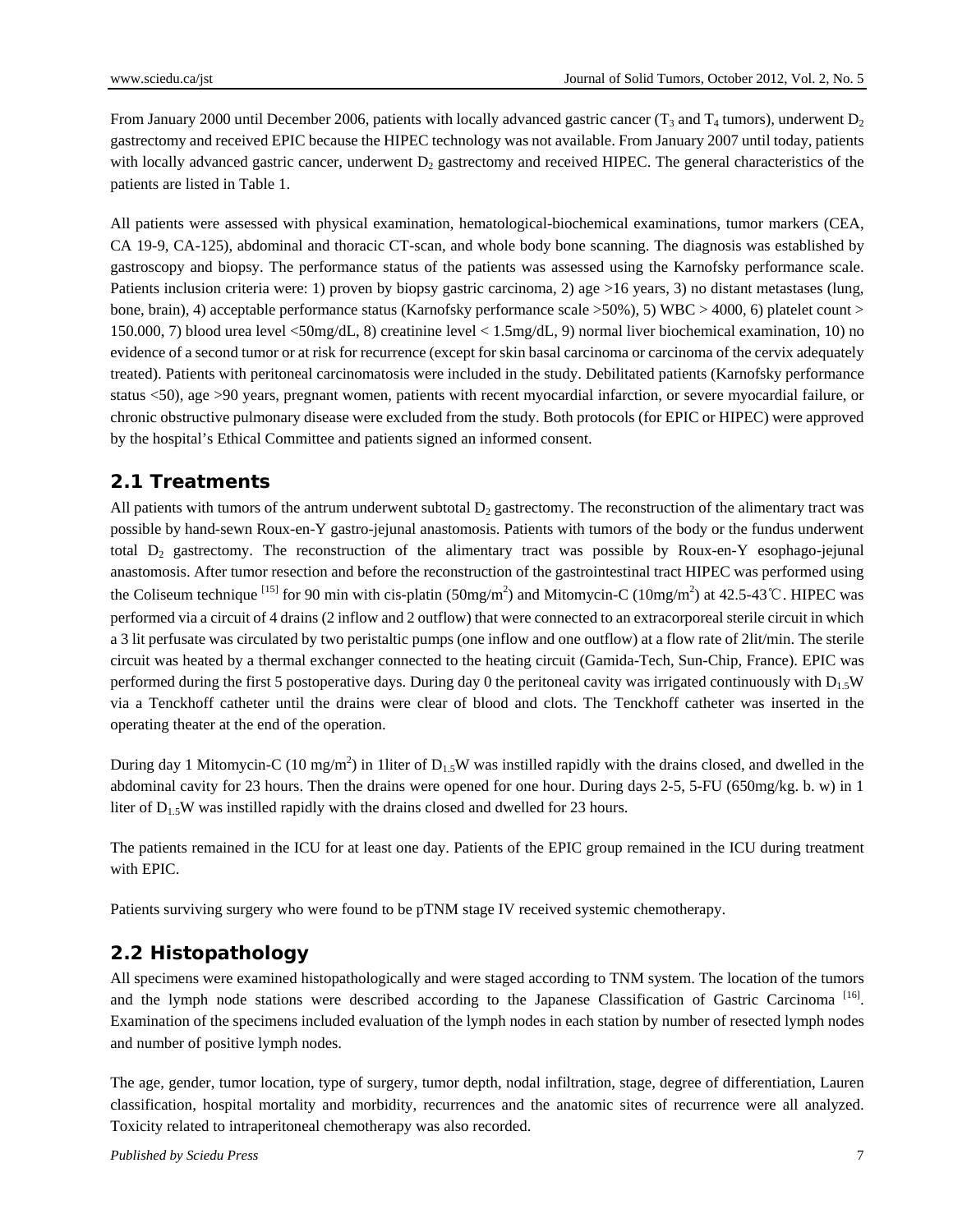#### **2.3 Follow-up**

All patients were followed-up in 3-6 months intervals with physical examination, hematological and biochemical examinations, tumor markers (CEA, CA 19-9, CA-125), abdominal and thoracic CT-scan, and gastroscopy after the first year. Recurrences and the sites of recurrence were recorded.

#### **2.4 Statistical analysis**

The proportions of patients with a given characteristic were compared by chi-square analysis. Differences in the means of continuous measurement were tested by the Student's-t-test. The survival curves were obtained using the Kaplan-Meier method and comparison of survival was calculated using the log-rank test. Multivariate analysis of survival was possible using Cox regression analysis. Multivariate analysis of recurrence was possible using logistic regression analysis. A two-tailed *p* value < 0.05 was considered statistically significant.

# **3 Results**

Nineteen patients, mean age 70±8.5 (54-82) years comprised the EPIC group, and 23 patients, mean age 70.7±10.4 (35-83) years the HIPEC group ( $p>0.05$ ). As shown in Table 1 the two groups were comparable except for recurrence. Three patients in the EPIC group and 4 patients in the HIPEC group had limited peritoneal carcinomatosis and underwent complete cytoreduction.

### **3.1 Morbidity and hospital mortality**

During the immediate postoperative period 7 patients in the EPIC group and 9 patients in the HIPEC group were complicated (Table 2). No patient developed chemotherapy toxicity either in EPIC or in HIPEC group. As listed in Table 1, two patients in the HIPEC group died during the postoperative period. By univariate analysis no variable was found to be related either to morbidity or to hospital mortality.

|  | <b>Table 2. Complications</b> |
|--|-------------------------------|
|--|-------------------------------|

|                          | <b>EPIC</b> group | <b>HIPEC</b> group |
|--------------------------|-------------------|--------------------|
| Respiratory infection    |                   |                    |
| Postoperative bleeding   |                   |                    |
| Anastomotic failure      |                   |                    |
| Wound infection          |                   |                    |
| Intra-abdmoninal abscess |                   |                    |

### **3.2 Survival**

**Table 3.** Survival analysis-univariate

| <b>Tuble of Bully Available of the contract of the second contract of the second contract of the second contract of the second contract of the second contract of the second contract of the second contract of the second contr</b> |           |
|--------------------------------------------------------------------------------------------------------------------------------------------------------------------------------------------------------------------------------------|-----------|
| Factor                                                                                                                                                                                                                               | $p$ value |
| Gender                                                                                                                                                                                                                               | >0.05     |
| Physical activity                                                                                                                                                                                                                    | >0.05     |
| Systemic chemotherapy                                                                                                                                                                                                                | >0.05     |
| p TNM stage                                                                                                                                                                                                                          | 0.0259    |
| Tumor depth                                                                                                                                                                                                                          | >0.05     |
| Nodal involvement                                                                                                                                                                                                                    | >0.05     |
| Type of surgery                                                                                                                                                                                                                      | >0.05     |
| Tumor anatomic distribution                                                                                                                                                                                                          | >0.05     |
| Age                                                                                                                                                                                                                                  | >0.05     |
| <b>HIPEC</b>                                                                                                                                                                                                                         | 0.0054    |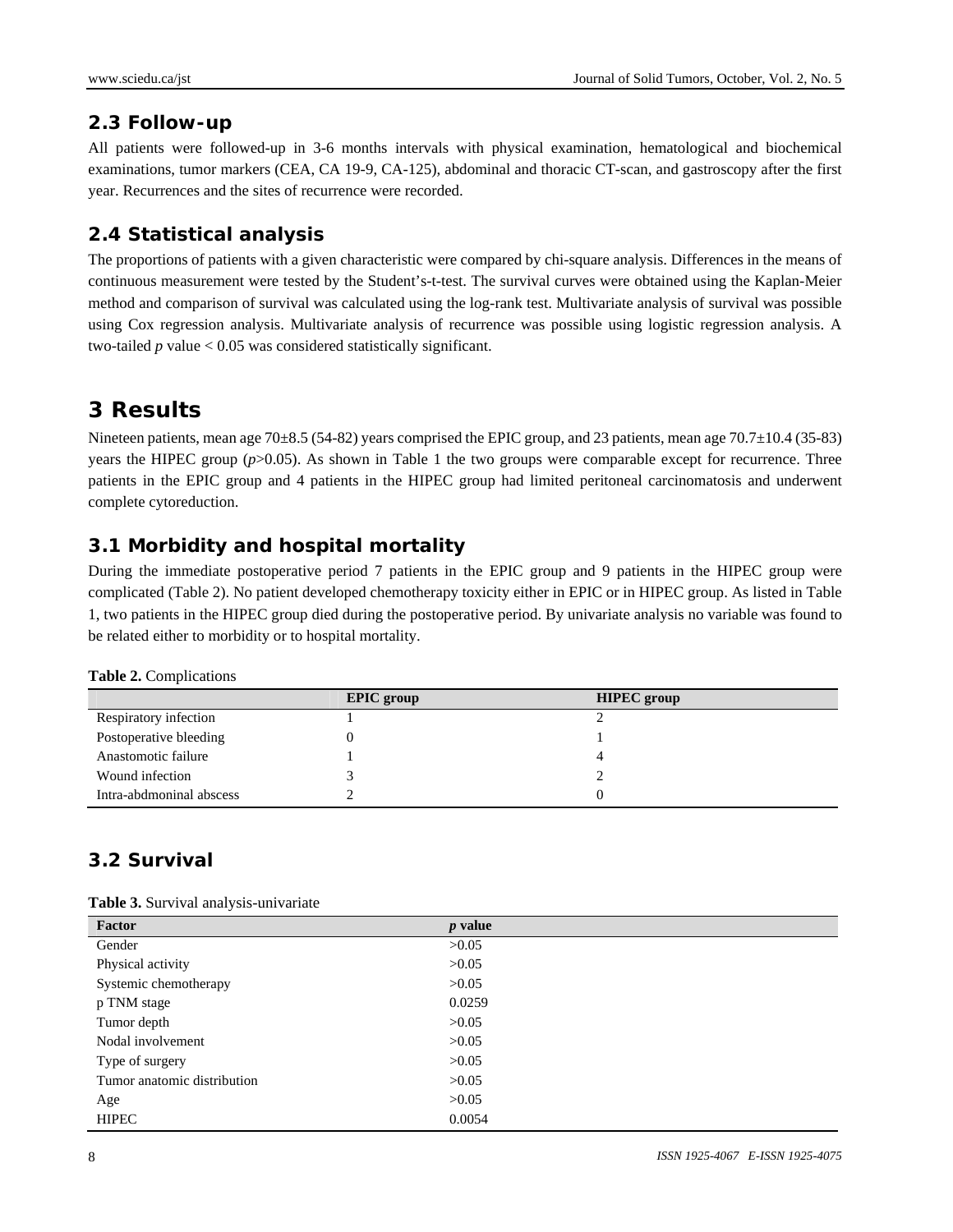| Factor       | <b>HR</b> | <i>p</i> value | 95% CI         |
|--------------|-----------|----------------|----------------|
| <b>HIPEC</b> | 5.703     | 0.017          | $0.071 - 0.77$ |
| pTNM         | 4.823     | 0.028          | 1.091-4.636    |

The mean and median survival for EPIC group was  $26±11$  and 10 months respectively. The mean survival for HIPEC group was 38±6 months. The median survival for HIPEC group was not reached. The 5-year survival rate for HIPEC and EPIC group was 68% and 14% respectively ( $p=0.0054$ ) (Figure 1). By univariate analysis the p TNM stage, the degree of differentiation, and the use of HIPEC were the factors that correlated to survival (Table 3). Multivariate analysis showed that HIPEC (HR=5.703, *p*=0.017, 95% CI=0.071-0.77), and p TNM stage (HR=4.823, *p*=0.028, 95% CI=1.091-4.636) were the prognostic indicators of survival Table 3).



**Figure 1.** Survival of patients that underwent  $D_2$ gastrectomy and HIPEC (green line), or  $D_2$  gastrectomy and EPIC (blue line),  $p=0.0054$ . The numbers of patients at risk in 6, 12 and 48 months respectively for both groups are shown.

#### **3.3 Recurrence**

|              | Factor                    | $p$ value |
|--------------|---------------------------|-----------|
| Univariate   |                           |           |
|              | <b>HIPEC</b>              | 0.001     |
|              | Nodal involvement         | 0.025     |
|              | pTNM stage                | 0.006     |
|              | Degree of differentiation | 0.002     |
| Multivariate |                           |           |
|              | <b>HIPEC</b>              | 0.008     |
|              | pTNM                      | 0.012     |
|              |                           |           |

**Table 4.** Analysis of recurrence

During follow-up 11 (57.9%) patients in the EPIC group and 4 (17.4%) patients in the HIPEC group were recorded with recurrence. In the EPIC group, 8 patients were recorded with distant metastases and 3 patients with locoregional ones. In the HIPEC group all 4 patients were recorded with distant metastases. The factors related to recurrence are listed In Table 4. By multivariate analysis it was shown that HIPEC (*p*=0.008) and pTNM stage (*p*=0.012) were favorable prognostic indicators of recurrence (Table 4).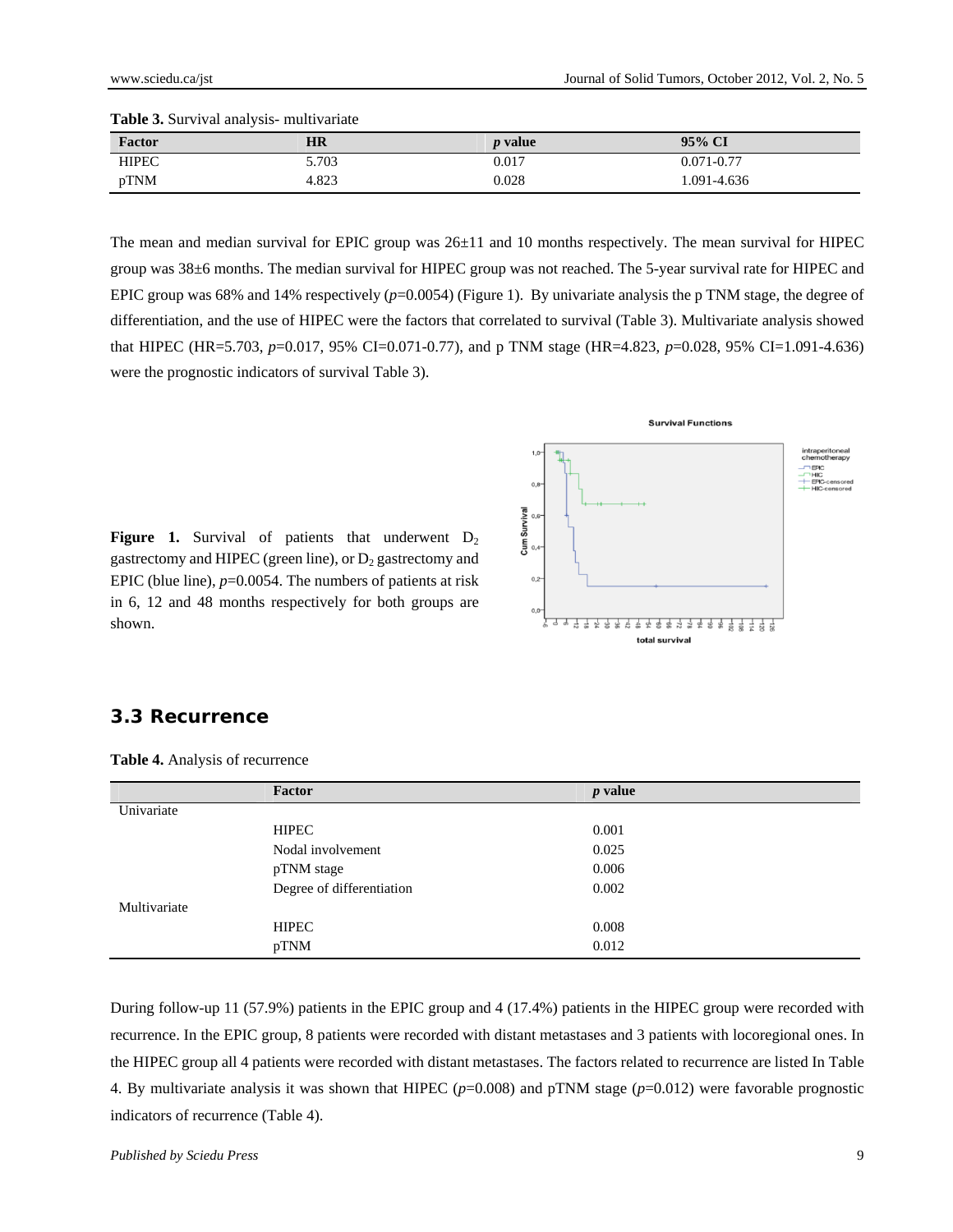## **4 Discussion**

In 1989, Cunliffe and Sugarbaker, based on the patterns of recurrence for both gastrointestinal and ovarian carcinomas developed a novel therapeutic approach with perioperative intraperitoneal chemotherapy integrated in surgery [17]. The pharmacologic rationale for intraperitoneal chemotherapy was further developed by additional pharmacologic studies [18].

Non-randomized studies have shown that perioperative intraperitoneal chemotherapy has been effectively used in locally advanced gastric cancer with or without peritoneal carcinomatosis  $[7-14, 19, 20]$ . One experimental study has provided sufficient evidence that HIPEC improves survival in gastric cancer with peritoneal carcinomatosis<sup>[21]</sup>. EPIC seems to offer significant survival benefit in patients with gastric cancer and peritoneal carcinomatosis as shown by a prospective randomized trial  $^{[22]}$ . Another prospective randomized trial has shown that HIPEC offers significant survival benefit in patients with advanced gastric cancer. The same study has also shown that patients treated with HIPEC have improved survival over those treated with EPIC or even those treated with surgery alone  $^{[23]}$ . From another prospective randomized trial it has been conducted that EPIC as an adjuvant to resectable gastric cancer is an efficient treatment in stage III patients but does not offer any survival benefit in other stages  $^{[13]}$ .

According to data of gastric cancer 40-60% of patients with locally advanced tumors  $(T_3, T_4)$  develop locoregional recurrence even after potentially curative gastrectomy because cancer emboli are present outside the operative field in approximately half of the patients during surgery  $[5, 24]$ . Intraoperative washing cytology has been found to be positive in 5-20% of the cases  $^{[24, 25]}$ . The prognosis of patients with positive peritoneal cytology is similar to that of patients with established peritoneal carcinomatosis. Systemic chemotherapy does not offer any survival benefit in patients with gastric cancer  $^{[26]}$ . In gastric cancer without peritoneal carcinomatosis neo-adjuvant chemotherapy is theoretically effective to down-stage the tumor and make easier its resection but the conclusions from randomized studies have been contradictory<sup>[27, 28]</sup>.

So far, it is likely that intraperitoneal chemotherapy administered during the immediate perioperative period is the most efficient method to eradicate the microscopic residual emboli before they are entrapped in fibrin and connective tissue that will not allow the cytostatic drug to penetrate into them <sup>[29]</sup>. The synergistic effect of cytostatic drugs and heat appear to be more efficient than the administration of cytostatic drugs under normothermia [23]. It seems that EPIC does not permit the uniform distriburion of cytostatic drugs. The anterior surface of the stomach covered by the left lobe of the liver after abdominal closure is not adequately perfused. The anterior surface of the right lobe of the liver covered by the undersurface of the right hemidiaphragm is not adequately perfused as well as the small bowel loops or the male pelvis. As a consequence, the microscopic emboli retained in these areas are not sufficiently eradicated. During wound healing they are stimulated by growth factors and give rise to recurrent tumors in 2-3 years after initial surgery. This explains why in the present study the rate of recurrence in the EPIC group was increased as compared to that of HIPEC group, and survival in the HIPEC group was significantly improved as compared to that of EPIC group. These findings are in agreement with others  $^{[23]}$ , although the total number of the included patients was small, the study was not a randomized one, and a minority of the patients had peritoneal carcinomatosis. It is of importance that no locoregional recurrence has been recorded in those patients treated with HIPEC.

The morbidity and the hospital mortality were acceptable and did not differ between the two groups. In addition, no chemotherapy side effects were recorded which means that either EPIC or HIPEC are well tolerated by patients with advanced gastric cancer.

# **5 Conclusion**

HIPEC is a well-tolerated therapeutic approach and may have a role in the treatment of advanced gastric cancer as a method that may contribute to a significant decrease of locoregional recurrences.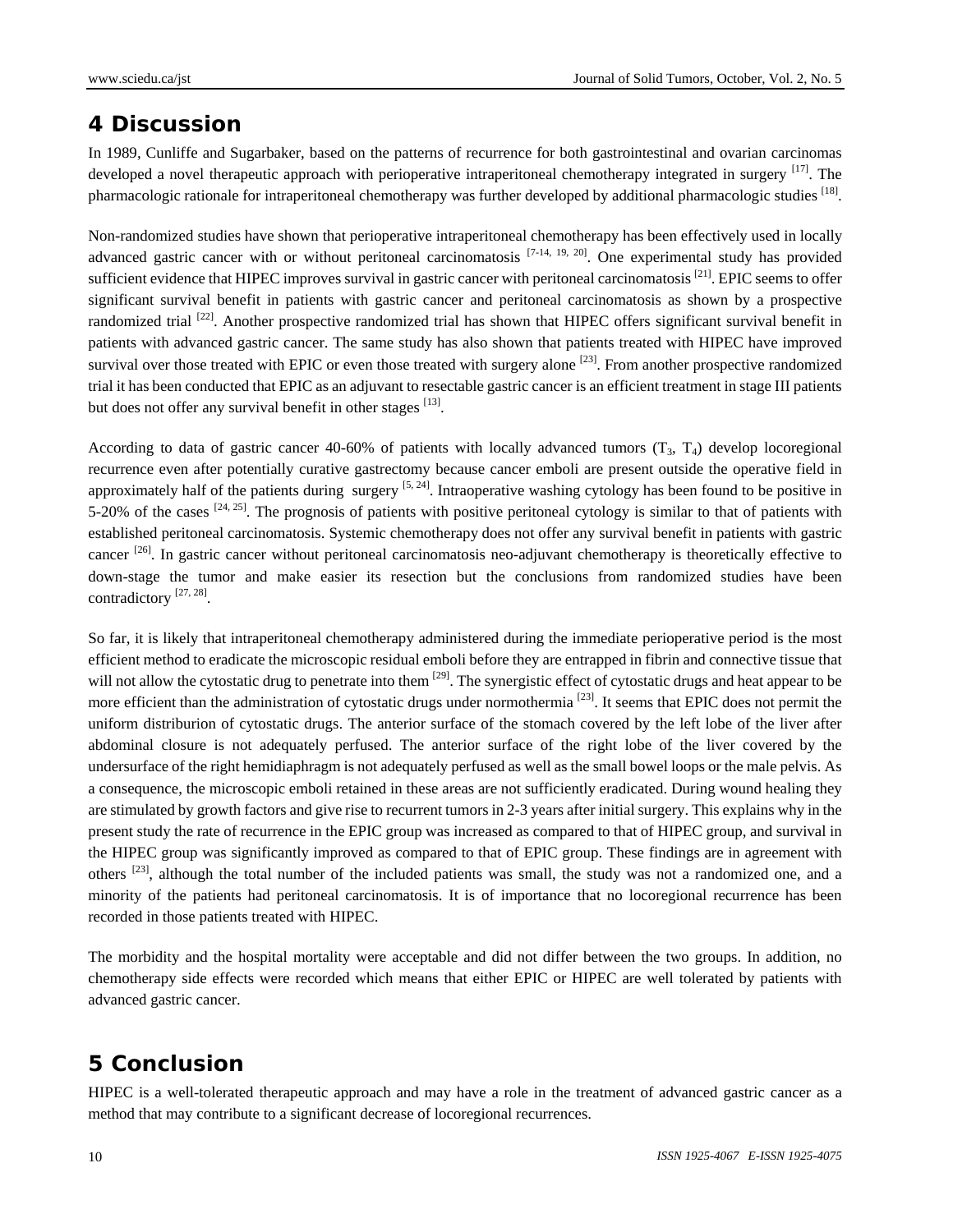# **References**

- [1] Wanebo HJ, Kennedy BJ, Chmiel J, Steele G Jr, Winchester D, Osteen R. Cancer of the stomach: a patient care study by the American College of Surgeons. Ann Surg. 1993; 218: 583-592. PMid:8239772 http://dx.doi.org/10.1097/00000658-199321850-00002
- [2] Gunderson LL, Sosin H. Adenocarcinoma of the stomach: areas of failure in a re-operation series (second or symptomatic look), clinico-pathologic correlation and implications for adjuvant therapy. Int J Radiat Oncol Biol Phys. 1992; 8: 1-11. http://dx.doi.org/10.1016/0360-3016(82)90377-7
- [3] Bruckner HW, Stablein DM. Sites of treatment failure: gastrointestinal tumor study group analyses of gastric, pancreatic, and colorectal trials. Cancer Treat Symp. 1983; 2: 199-210.
- [4] Wils J, Meyer H-J,Wilke H. Current status and future directions in the treatment of localized gastric cancer. Oncology. 1994; 5 (Suppl 3): 69-72.
- [5] Maruyama K, Okabayashi K, Kinoshita T. Progress in gastric cancer surgery in Japan and its limits of radicality. World J Surg. 1987; 11: 418-425. PMid:3630186 http://dx.doi.org/10.1007/BF01655804
- [6] Kaibara N, Sumi K, Yonekawa, Ohta M, Makino M, Kimura O, Nishidoi H, Koga S. Does extensive dissection of lymph nodes improve the results of surgical treatment of gastric cancer? Am J Surg. 1990; 159: 218-221. http://dx.doi.org/10.1016/S0002-9610(05)80265-X
- [7] Fujimoto S, Shrestha RD, Kokubun M, Ohta M, Takahashi M, Kobayashi K, Kiuchi S, Okui K, Miyoshi K, Arimizu N, Takamizawa H. lntraperitoneal hyperthermic perfusion combined with surgery effective for gastric cancer patients with peritoneal seeding. Ann Surg. 1988; 208: 36-41. PMid:3133994 http://dx.doi.org/10.1097/00000658-198807000-00005
- [8] Fujimoto S, Shrestha RD, Kokuban M, Kobayashi K, Kiuchi S, Konno C, Ohta M, Takahashi M, Kitsukawa Y, Mizutani M, Chikenji T, Okui K. Positive results of combined therapy of surgery and intraperitoneal hyperthermic perfusion for far-advanced gastric cancer. Ann Surg. 1990; 212: 592-596. PMid:2241314 http://dx.doi.org/10.1097/00000658-199011000-00005
- [9] Fujimoto S, Shrestha RD, Kokubun M, Kobayashi K, Kiuchi S, Takahashi M, Konno C, Ohta M, Koike S, Kitsukawa Y, Mizutani M, Chikenji T, Okui K. Clinical trial with surgery and intraperitoneal hyperthermic perfusion for peritoneal recurrence of gastrointestinal cancer. Cancer. 1989; 64: 154-160.

http://dx.doi.org/10.1002/1097-0142(19890701)64:1<154::AID-CNCR2820640126>3.0.CO;2-8

- [10] Koga S, Hamazoe R, Maeta M, Shimizu N, Murakami A, Wakatsuki T. Prophylactic therapy for peritoneal recurrence of gastric cancer by continuous hyperthermic peritoneal perfusion with mitomycin C. Cancer. 1988; 61: 232-237. http://dx.doi.org/10.1002/1097-0142(19880115)61:2<232::AID-CNCR2820610205>3.0.CO;2-U
- [11] Alexander HR, Buell JF, Fraker DL. Rationale and clinical status of continuous hyperthermic peritoneal perfusion for the treatment of peritoneal carcinomatosis. In: DeVita VT Jr, Hellman S, Rosenberg SA, (eds), Principles and practice of oncology: PPO updates. Philadelphia: JB Lippincott.  $4<sup>th</sup>$  edition, 1995: 1-9.
- [12] Glehen O, Schreiber V, Cotte E, Sayag-Beaujard AC, Osinsky D, Freyer G, François Y, Vignal J, Gilly FN. Cytoreductive surgery and intraperitoneal chemohyperthermia for peritoneal carcinomatosis arising from gastric cancer. Arch Surg. 2004; 139: 20-26. PMid:14718269 http://dx.doi.org/10.1001/archsurg.139.1.20
- [13] Yu W, Whang J, Suh I, Averbach A, Chang D, Sugarbaker PH. Prospective randomized trial of early postoperative intraperitoneal chemotherapy as an adjuvant to resectable gastric cancer. Ann Surg. 1998; 228: 347-354. PMid:9742917 http://dx.doi.org/10.1097/00000658-199809000-00007
- [14] Cheong JH, Shen JY, Song CS, Hyung WJ, Shen JG, Choi SH, Noh SH. Early postoperative intraperitoneal chemotherapy following cytoreductive surgery in patients with very advanced gastric cancer. Ann Surg Oncol. 2007; 14: 61-68. PMid:17058123 http://dx.doi.org/10.1245/s10434-006-9205-7
- [15] Sugarbaker PH. Management of peritoneal surface malignancy using inytraperitoneal chemotherapy and cytoreductive surgery. A manual for physicians and nurses, 3d ed, Grand Rapids, Michigan, Ludann Co. 1998.
- [16] Japanese Classification of Gastric Carcinoma. Japanese Research Society for Gastric Cancer. Kanehara, Tokyo (1st English edition). 1995.
- [17] Cunliffe WJ, Sugarbaker PH. Gastrointestinal malignancy: rationale for adjuvant therapy using early postoperative intraperitoneal chemotherapy (EPIC). Br J Surg. 1989; 76: 1082-1090. PMid:2688796 http://dx.doi.org/10.1002/bjs.1800761030
- [18] Sugarbaker PH, Graves T, Debruijn EA, Cunliffe WJ, Mullins RE, Hull WE, Oliff L, Schlag P. Rationale for early postoperative intraperitoneal chemotherapy (EPIC) in patients with advanced gastrointestinal cancer. Cancer Res. 1990; 50: 5790-5794. PMid:2118420